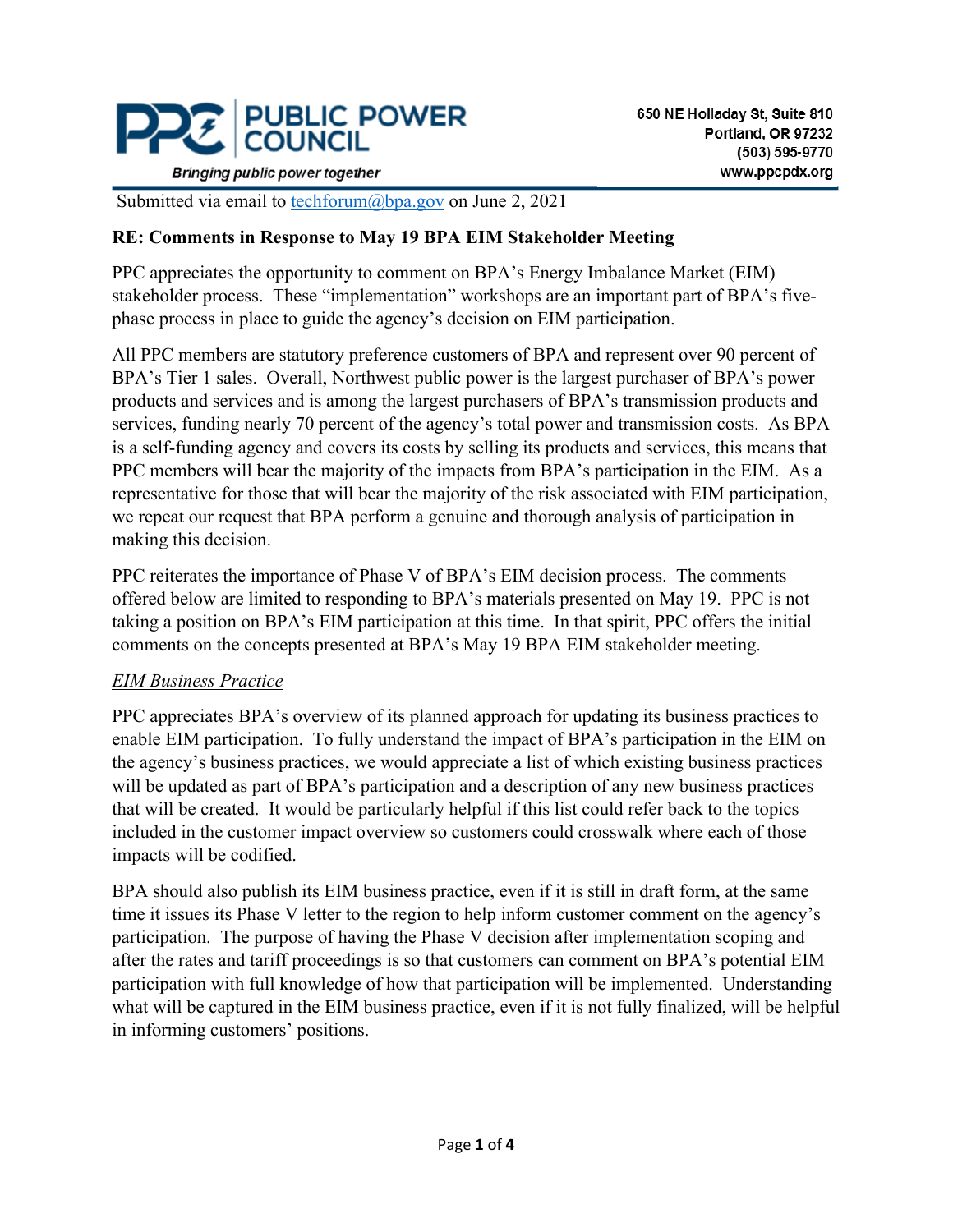## *Post Go-Live Reporting*

While we appreciated BPA verbally acknowledging some of our recommendations for post golive reporting submitted in advance of the workshop, it was unfortunate that BPA did not respond in writing. We ask that BPA do so in the June workshop. In response to the proposal for go-live reporting presented at the May 19 workshop, we reiterate the requests for reporting included in our May 11 comments.

Consistent with our earlier comments, the metrics to track performance of policies established in BP-22 and TC-22 rate cases should be included in regular reporting. We do not agree waiting until pre-rate and tariff workshops to begin reviewing available data is the best approach to understanding the impacts of rates and tariff rules adopted in BP-22 and TC-22. These metrics should be included as part of regular, qualitative and *quantitative* reporting on the agency's EIM participation post go-live.

BPA should not solely rely on the CAISO benefit report to assess benefits of EIM participation. The simplified approach taken to generate this benefit report is likely not reflective of the actual benefits that BPA will accrue though EIM participation. If BPA does believe this is an accurate representation of benefits received, it should work with customers to describe why that is the case and explain how these benefits will flow through to Power Services customers, specifically how they would be captured in future modeling in BPA rate cases. If the agency has confidence in these benefit estimates, PPC will expect to see a consistent estimate of benefits reflected in future rates. If the agency does not have enough confidence in those estimates to reflect the estimated benefits received in its future rates, a new approach for estimating benefits must be developed.

BPA should perform its own benefit analysis on EIM participation to better understand not only the level of benefits received, but also what types of benefits it is realizing through EIM participation. BPA should work with customers to develop a methodology to better assess benefits realized through EIM participation. This methodology should work to identify benefits associated with meeting imbalance needs within the BAA and *separately* identify benefits to secondary revenues through a more efficient dispatch of the FCRPS beyond balancing needs. Understanding these details will be important to help customers understand whether BPA's participation is the EIM is consistent with BPA's EIM participation principles – particularly #5, "Bonneville's participation is consistent with the objectives of Bonneville's strategic plan."

Additionally, the agency should make data related to BPA's participation available to customers once it goes live in the EIM so customers can perform their own analysis. We look forward to discussing with BPA in more detail the mechanism for making this information available as well as what information would be helpful for customers.

## *Phase V Close Out Letter*

PPC is supportive of the items that BPA plans to include in its Phase V close out letter but must also address the issues PPC is raising here. In particular we agree that thorough assessment of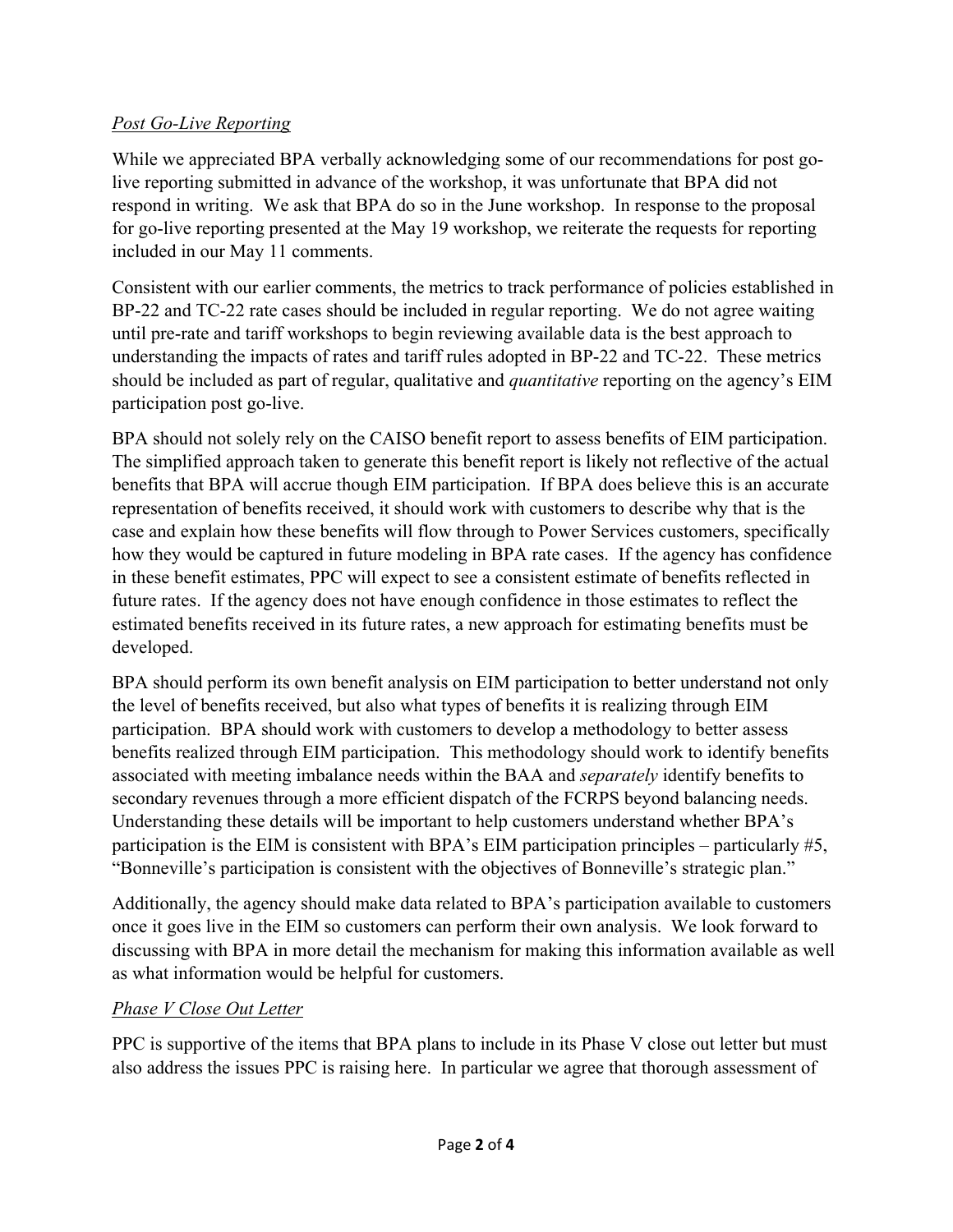the changes between the Phase V decision and BPA's previous EIM Policy Record of Decision will be important.

PPC recommends that BPA also clearly capture any elements of EIM market design or governance that the agency sees as required for supporting BPA's participation. For instance, in early phases of the stakeholder process, BPA identified changes to CAISO's Local Market Power Mitigation (LMPM) policies to be a "must have" for participation. Are there other areas BPA has identified as critical for supporting participation? This list should not be limited to areas where changes are needed for BPA to participate, as was the case with LMPM, but also areas where potential revisions away from current policy may impact BPA's ability to participate. We understand that the agency cannot imagine all potential rule revisions which may cause it to rethink its EIM participation, but it would be helpful if BPA identified foundational aspects of the market design that are essential to enabling the agency's potential participation.

In addition to those topics identified for inclusion in the Phase V close out letter, BPA should also make clear commitments to regularly report on EIM participation metrics, including any commitments on developing and improving methodology for assessing costs and benefits associated with participation.

# *Business Case*

PPC appreciates BPA sharing its assessment of the business case early, given the extremely tight Phase V process. We are disappointed that it appears that BPA will not address questions raised by PPC and others around the existing business case results, BPA's confidence in those results, and BPA's assessment of whether similar levels of benefits will ever actually be reflected in Power Service's rates.

It is challenging to comment on whether there are sufficient benefits resulting from BPA's EIM participation when BPA does not appear to believe that *actual or reasonable* benefits expected to accrue to customers are reflected in the business case. BPA's rate case testimony, as well as the framing provided for other analysis based off of the E3 analysis, made it clear that BPA has little confidence that the agency will experience the level of benefits shown in the E3 study in the near term and possibly ever.

Further, to the extent that net benefits may materialize there is currently no clear plan to quantify those benefits or include that value in rates. As PPC has made clear in many instances, additional and systematic accrual of financial reserves is not a net benefit to power customers due to the opportunity cost of lost alternative uses of those funds. Like any business, BPA has liquidity needs which are governed by the Treasury Payment Probability standard and Financial Reserves Policy. However, financial reserves for risk in the BPA fund accrue almost zero interest. Those funds could be put to higher value uses by public power utilities and the communities and businesses they serve. Rates should be set at the lowest level consistent with sound business principles and not to accrue cash reserves beyond the liquidity needs of the business.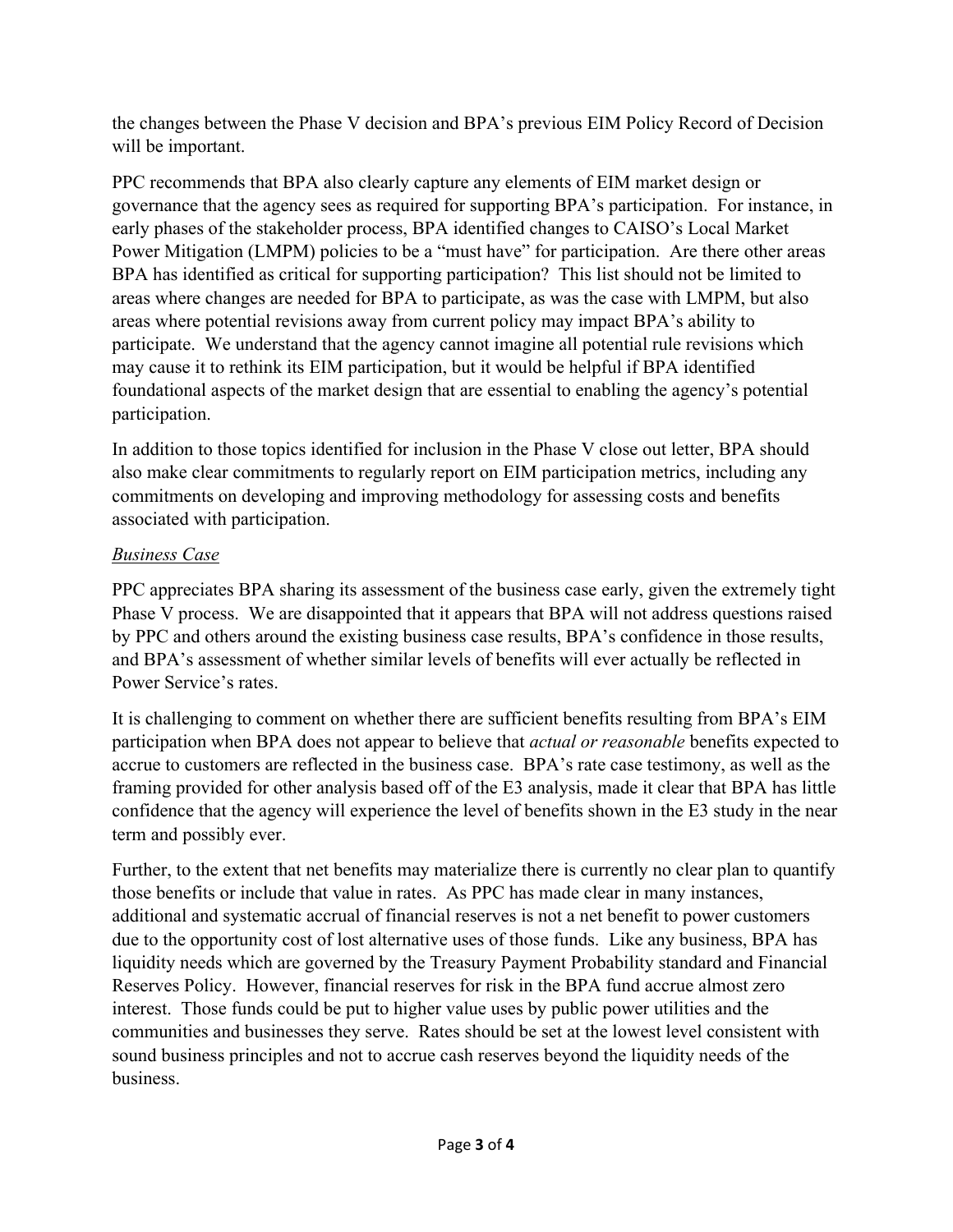Our understanding is that BPA sees the E3 study as the "industry standard" for assessing benefits but does not have enough confidence in this industry standard analysis to use it to develop an estimated impact of EIM participation in BPA's Power Rates. It continues to be unclear to PPC why the E3 study is sufficient to make a business decision, but insufficient to use as a starting point for capturing changes to secondary revenues in rates. In addition to raising important questions about the consistent use of the E3 study, PPC's testimony on this issue recommended use of some of the scenarios run as part of the E3 study in BPA's rate calculation, with appropriate modifications to reflect the timing and effectiveness of BPA's anticipated participation in the EIM during the BP-22 time period. Agency staff rejected this recommendation. The excerpt of PPC's BP-22 testimony addressing BPA's EIM benefit estimates is attached for reference.

In its Phase V letter to the region, BPA should clearly explain if and when BPA actually expects to receive benefits at levels reflected in the E3 study. If the agency does not expect to receive this level of benefits, it should explain why the study is sufficient for supporting BPA's participation in the EIM.

#### *Appropriate Quantification and Distribution of EIM Benefits to Preference Customers*

The disconnect described above between assessed benefits in the business case and expected benefits included in rates creates significant uncertainty in whether Power customers will ever realize the anticipated benefit of EIM participation. This potential is even more concerning given BPA's proposal to track benefits going forward is the CAISO benefit report. This is another "industry standard" report, which may or may not earn BPA's confidence, and PPC is concerned that it will provide another excuse for the agency to base its participation in the EIM on one set of analysis, while using another – entirely different – analysis to determine what benefits power customers actually receive.

We are concerned that the result could be BPA continuing to purport significant benefits in the EIM, without actually having the confidence to include those benefits in the lowering of Power service rates. We look forward to hearing how the agency plans to address these concerns in its Phase V letter to the region.

## *Conclusion*

PPC appreciates the opportunity to comment. We would like to express our appreciation for staff's hard work to develop and share BPA's planned EIM policies with stakeholders through this process.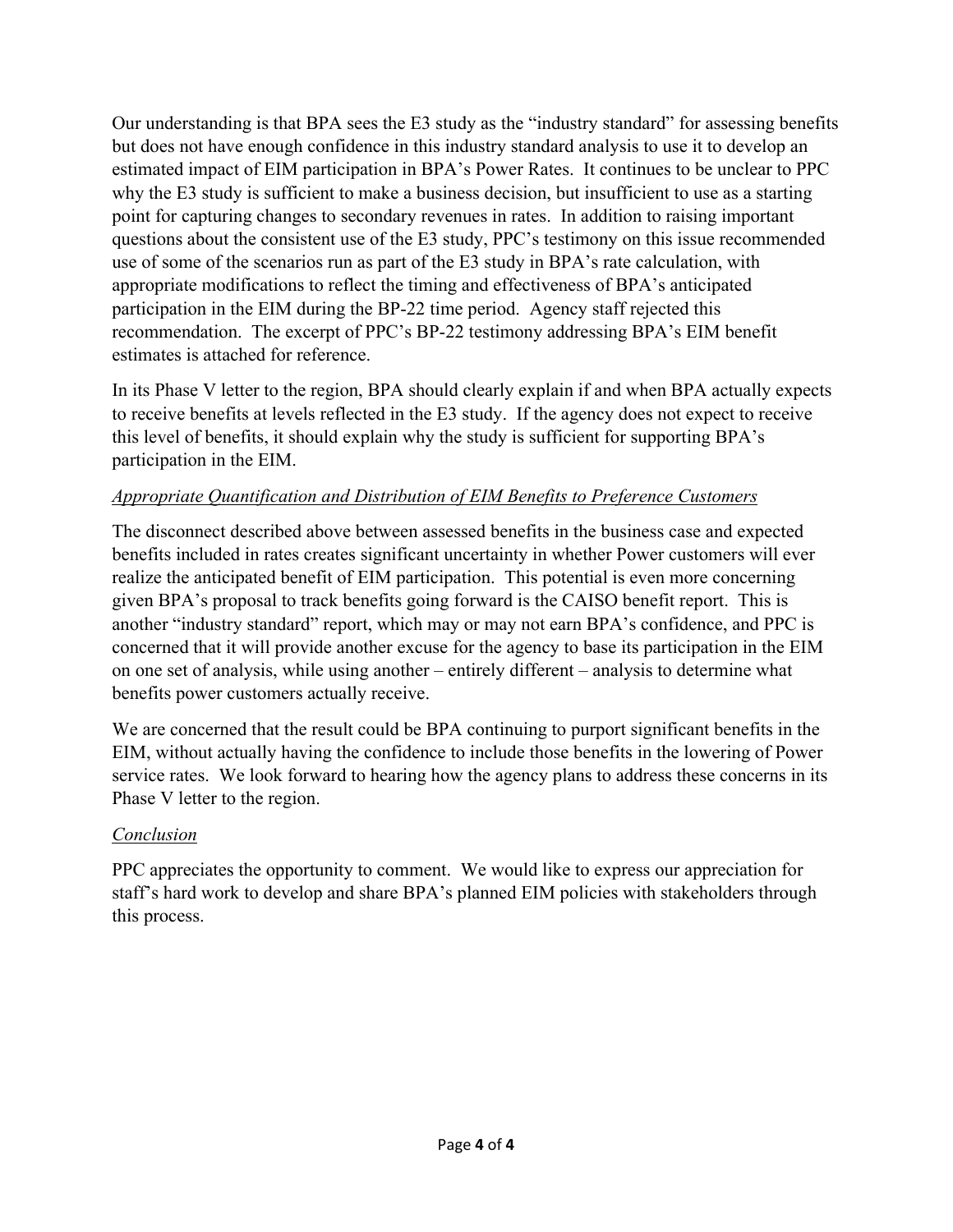$\mathbf{1}$ we stress that we believe no level of revenue financing in Power rates has been  $\overline{2}$ adequately supported in this proceeding and see no justification for meeting further  $\mathfrak{Z}$ towards BPA staff's initial proposal.

#### $\overline{4}$ **SECTION 3: ASSUMED EIM BENEFITS IN POWER RATES**

5  $Q$ : Please briefly summarize your analysis and recommendations regarding this issue.

- 6  $A$ : PPC is concerned that the assumption of no net benefits from BPA's Energy Imbalance  $\tau$ Market (EIM) participation is not consistent with the agency's current business rationale 8 for pursing EIM participation. BPA has relied on the E3 benefit study to support 9 decisions to move towards participation in the EIM, and assumed benefits should be 10 based on that study in the absence of new or better information. We propose a 11 conservative approach to include \$11.7 million in gross benefits per year (\$8.3 million 12 net of cost).
- 13 Sensitivities in the E3 study already consider the substantial factors that BPA staff  $14$ is concerned may reduce participation benefits in BP-22, and the risk profile of Power 15 Services is such that including assumed benefits at the level we propose does not carry 16 substantial risks. If BPA is not confident in the value of EIM participation such that 17 reasonable net benefits can be included in BP-22 rates, then the agency needs to revise 18 its business case evaluating participation to ensure that proper assumptions are included 19 in the rate case and used in other decision-making processes.
- 20  $Q$ : What is the Energy Imbalance Market?

The EIM is a real-time market to dispatch economic bids voluntarily offered by 21  $A$ : 22 participating resources to balance within-hour supply, transfers between balancing areas, 23 and load across its footprint. The EIM is operated by the California Independent System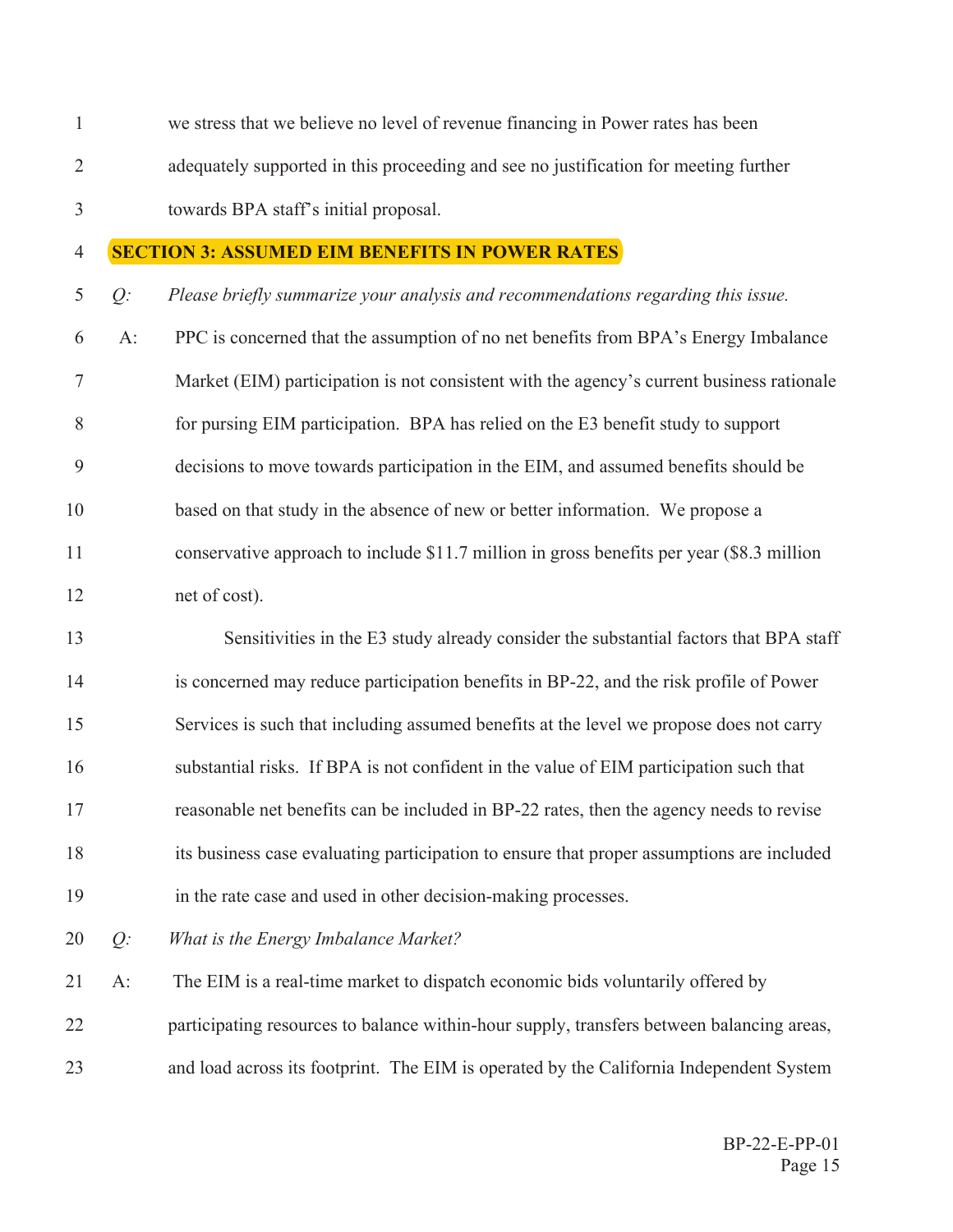| $\mathbf{1}$   |       | Operator (CAISO) and includes numerous participating EIM entities across the Western         |
|----------------|-------|----------------------------------------------------------------------------------------------|
| 2              |       | Interconnection. BPA is currently in the fourth phase of a five-phase process of             |
| 3              |       | incremental decisions on whether and how the agency will join the EIM. If BPA decides        |
| $\overline{4}$ |       | to join the EIM, it anticipates a go-live date of March 1, 2022.                             |
| 5              | $Q$ : | How does BPA staff propose to account for the BP-22 Power benefits that could be             |
| 6              |       | realized if BPA joins the EIM?                                                               |
| $\tau$         | $A$ : | BPA staff proposes to include roughly \$3.4 million of incremental EIM benefits per year.    |
| 8              |       | The \$3.4 million is meant to offset forecast costs in the BP-22 rates and would result in a |
| 9              |       | rate-neutral approach to EIM benefits.                                                       |
| 10             | $Q$ : | Has BPA previously studied the potential benefits that could be realized if BPA joins the    |
| 11             |       | EIM?                                                                                         |
| 12             | $A$ : | Yes. As part of the five-phase EIM decision process, BPA retained Energy and                 |
| 13             |       | Environmental Economics, Inc. (E3), a leading industry consultant to perform a benefits      |
| 14             |       | analysis that examined the potential dispatch benefits of BPA's participation in the EIM.    |
| 15             |       | The goal of the benefits study was to estimate the benefit of BPA's participation in the     |
| 16             |       | EIM using an industry standard EIM benefits modeling approach customized to reflect          |
| 17             |       | the constraints of the BPA system. The BPA EIM Policy Record of Decision <sup>1</sup> ("EIM  |
| 18             |       | Policy ROD" or the "EIM ROD") provides a brief list of the conservative operational          |
| 19             |       | constraints enforced in E3's analysis to ensure that the modeling reflected feasible         |
| 20             |       | dispatches by the federal system. BPA also performed additional verification of E3's         |

<sup>&</sup>lt;sup>1</sup> Bonneville Power Admin., Administrator's Record of Decision, Energy Imbalance Market Policy (September 2019) (available at https://www.bpa.gov/news/pubs/RecordsofDecision/rod-20190926-Energy-Imbalance-Market-Policy.pdf).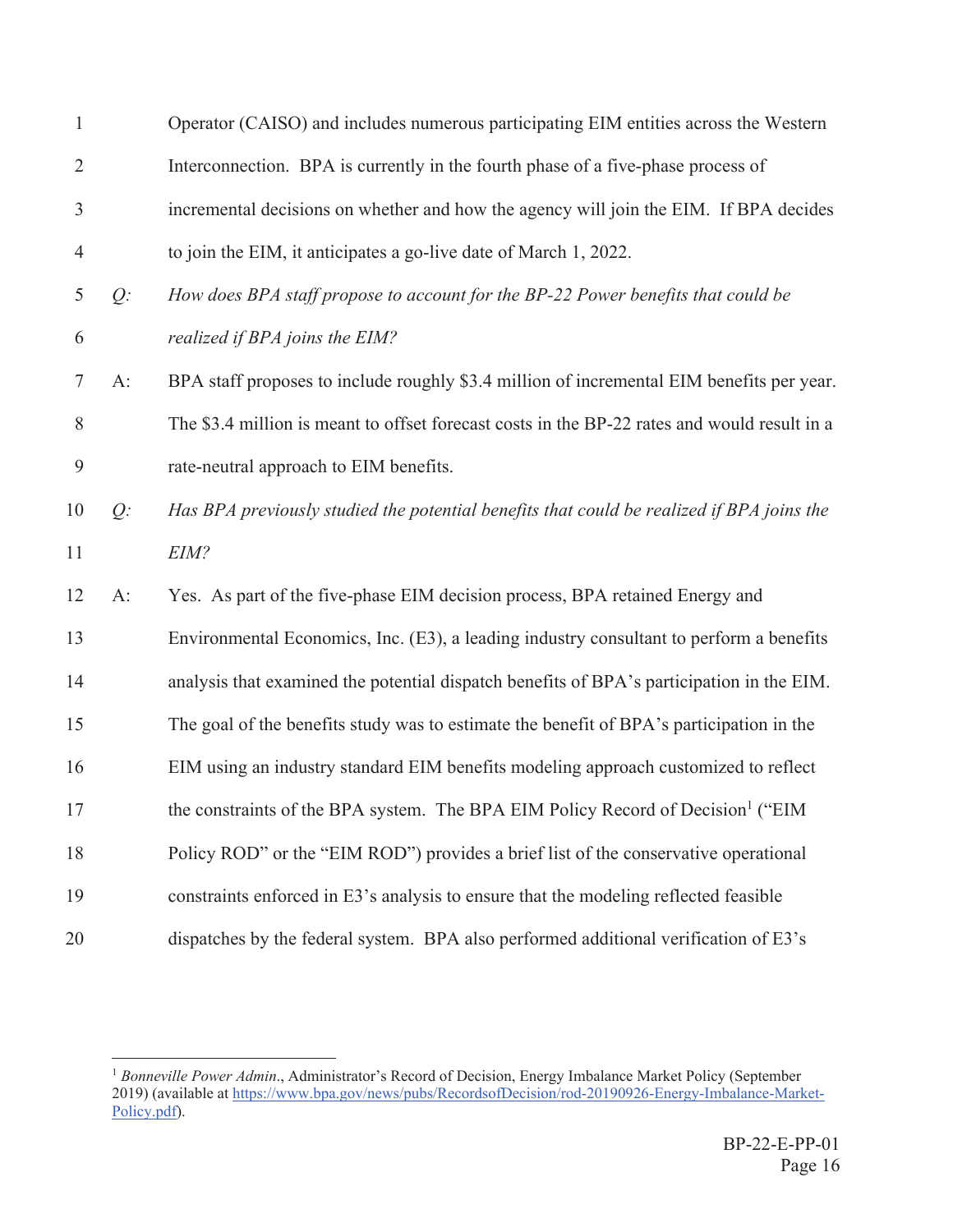| $\mathbf{1}$   |       | proposed dispatches to ensure the study produced feasible results. See EIM Policy ROD          |
|----------------|-------|------------------------------------------------------------------------------------------------|
| $\overline{2}$ |       | at 97-100; see also EIM Policy ROD, Attachment B.                                              |
| 3              | $Q$ : | What were the results of the $E3$ cost-benefit analysis?                                       |
| $\overline{4}$ | $A$ : | The E3 study estimated that EIM participation would produce gross benefits of \$36             |
| 5              |       | million to \$40 million per year relative to the status quo. E3 performed additional           |
| 6              |       | sensitivities to independently analyze the impact of different key assumptions. The            |
| 7              |       | additional sensitivities increased the range of potential benefits to \$24.4 million to \$47.1 |
| $8\phantom{1}$ |       | million per year.                                                                              |
| 9              | Q:    | Has BPA previously relied upon the results of the E3 benefits analysis?                        |
| 10             | A:    | Yes. BPA extensively relied upon the results of the E3 benefits analysis in the EIM            |
| 11             |       | Policy ROD to support the decision to sign an Implementation Agreement with the                |
| 12             |       | CAISO. The EIM Policy ROD found that "[c]omparing the costs of joining EIM with the            |
| 13             |       | modeled net dispatch benefits indicates significant <i>annual</i> net financial benefits to    |
| 14             |       | Bonneville if it participates in the EIM." EIM Policy ROD at 100. The ROD further              |
| 15             |       | concludes that the E3 modeling, paired with estimates of startup and ongoing costs,            |
| 16             |       | suggests that EIM participation would quickly pay for itself based on dispatch benefits        |
| 17             |       | and that the modeled sensitivities do not change this conclusion. EIM Policy ROD at            |
| 18             |       | 100. In the EIM Policy ROD, BPA uses the additional net annual revenue of \$29-34              |
| 19             |       | million to support its conclusion that moving towards joining the EIM is a sound business      |
| 20             |       | decision. BPA then goes even further, stating that absent fundamental changes to               |
| 21             |       | underlying facts or market rules, the agency does not intend to redo its business case         |
| 22             |       | unless a fundamental flaw in that analysis is found. EIM Policy ROD at 115-116. To our         |
| 23             |       | knowledge, no party has identified such a flaw.                                                |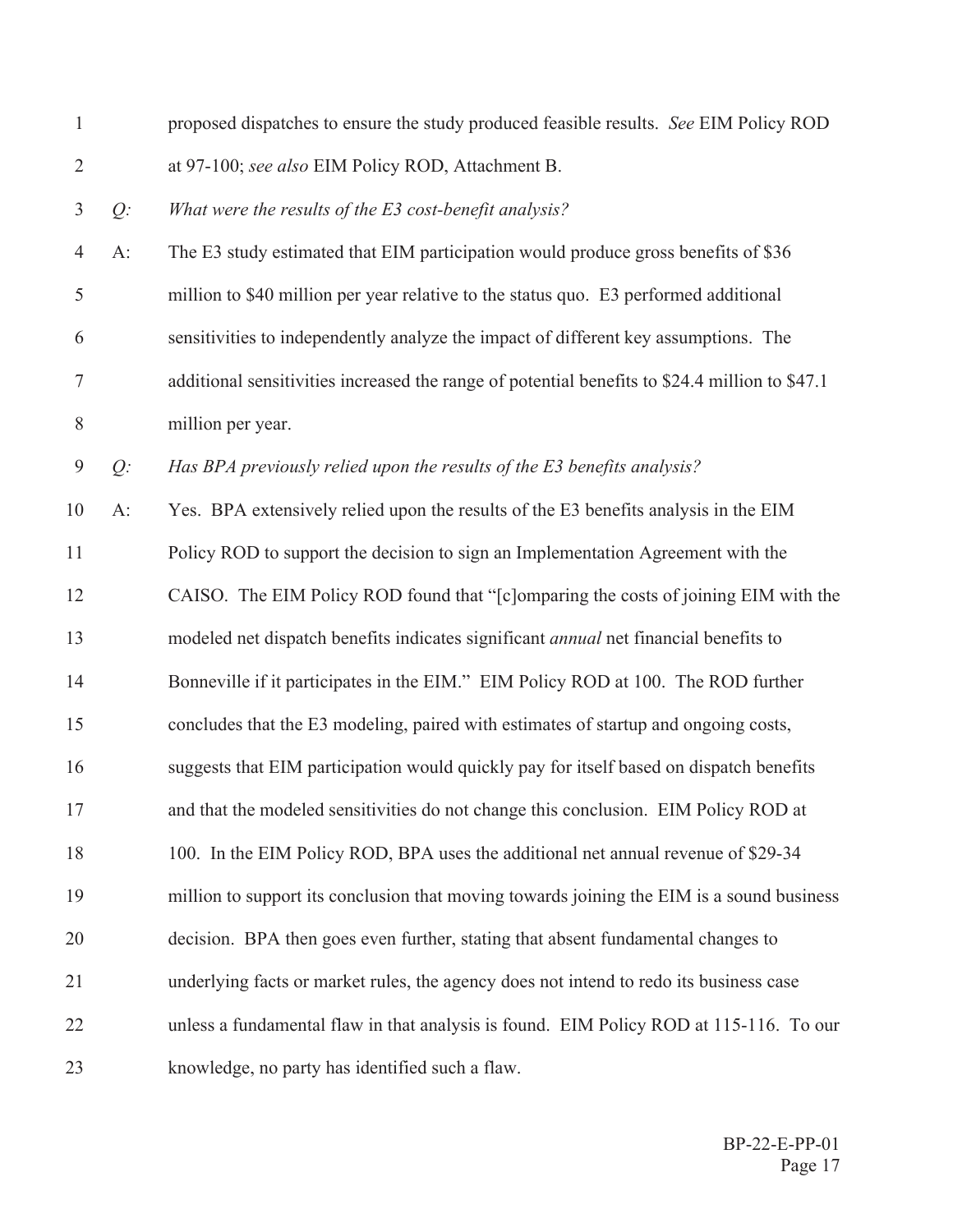| $\mathbf{1}$   |       | Notably, BPA acknowledged in the EIM Policy ROD that should a fundamental                      |
|----------------|-------|------------------------------------------------------------------------------------------------|
| $\overline{2}$ |       | market or factual change result in estimated benefits that would be closer to zero or even     |
| $\mathfrak{Z}$ |       | negative, holding onto an outdated and clearly flawed analysis would be unsound. EIM           |
| $\overline{4}$ |       | Policy ROD at 115.                                                                             |
| $\mathfrak{S}$ | $Q$ : | How does BPA staff justify its EIM Secondary Credit forecast deviating so substantially        |
| 6              |       | from the E3 study?                                                                             |
| 7              | $A$ : | BPA staff relies on two general arguments as to why the initial proposal significantly         |
| $8\,$          |       | deviates from the gross benefits estimated in the E3 benefits analysis. First, staff argues    |
| 9              |       | BPA has not yet made a final decision to join the EIM and including full EIM dispatch          |
| 10             |       | benefits would create potential consequences if benefits did not fully materialize during      |
| 11             |       | the rate period. Second, even if BPA were to use the E3 study as a basis for establishing      |
| 12             |       | EIM benefits, BPA staff argues several adjustments would have to be made to the results        |
| 13             |       | of the E3 study. Staff argues the study would need to be discounted because the E3 study       |
| 14             |       | presumes "mature" participation over a full operating year. Staff highlights BPA's             |
| 15             |       | projected start date for participation is six months into the BP-22 rate period and that       |
| 16             |       | initial participation at that time would likely be a shallow entry with limited participation, |
| 17             |       | both of which would require further discounting. Finally, BPA staff argues operational         |
| 18             |       | constraints would also warrant further discounting of the E3 study. BPA staff                  |
| 19             |       | specifically highlights the ability of BPA to pass the EIM's sufficiency tests and potential   |
| 20             |       | lack of sufficient transmission as two operational constraints that would necessitate          |
| 21             |       | discounting of the E3 study. BPA staff concludes that these factors weigh strongly             |
| 22             |       | against using the E3 study estimates for the proposed secondary EIM benefits in this           |
| 23             |       | proceeding. BPA staff further concludes that if staff had developed a risk-adjusted            |
|                |       |                                                                                                |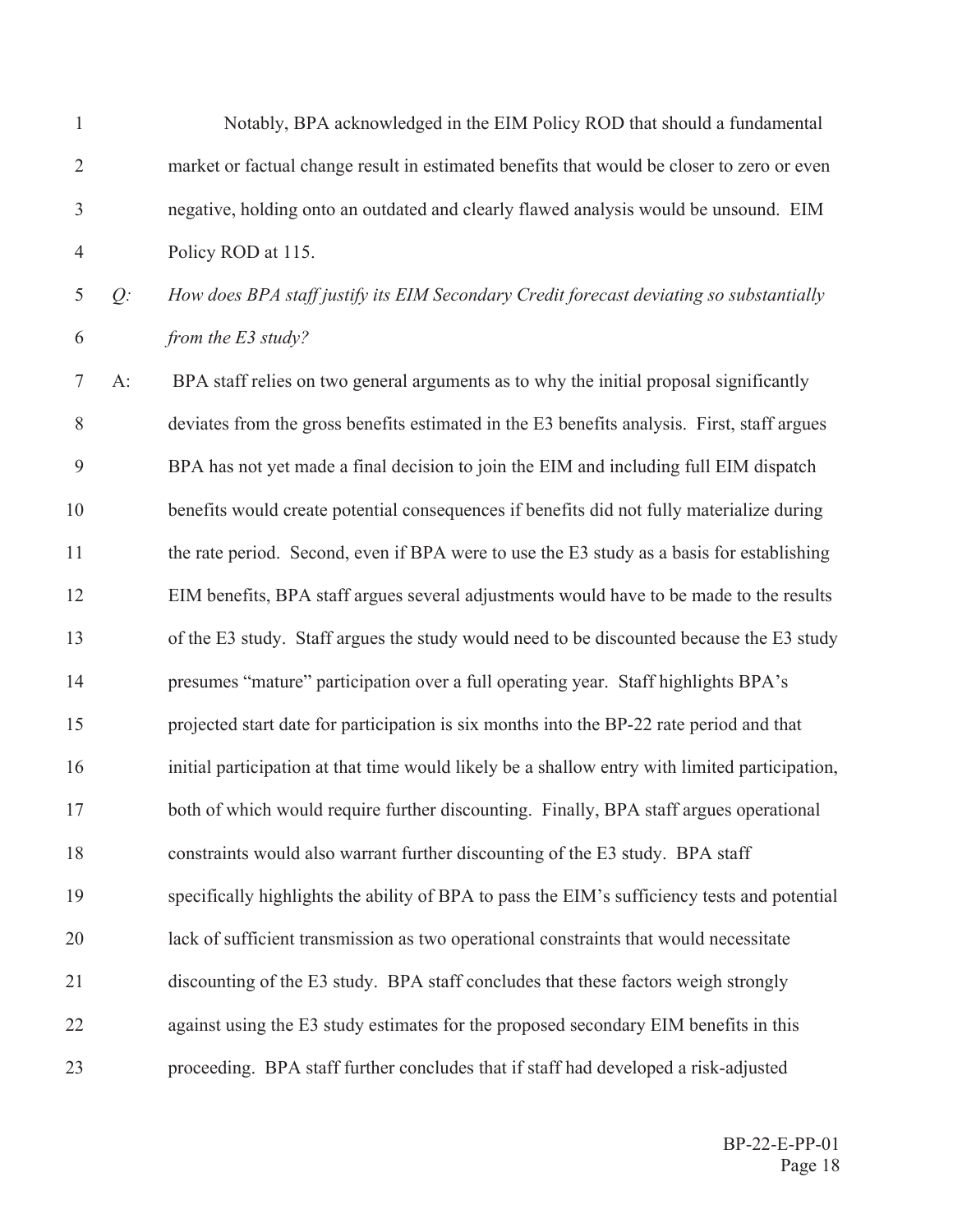$\mathbf{1}$ version of the E3 study, it is likely staff would have produced a value close to the \$3.4  $\overline{2}$ million.

#### $\overline{3}$ Does PPC agree with BPA staff's assessment?  $Q$ :

 $\overline{4}$  $A$ : No. BPA staff's proposal and rationale are concerning to PPC. The proposal to 5 superficially limit EIM benefits to \$3.4 million annually will inequitably cap BPA 6 customer benefits without limiting the risk exposure associated with BPA's participation.  $\tau$ Further, the recharacterization of the dependability of the E3 study benefits relative to the 8 EIM ROD is particularly troubling. The majority of BPA staff's rationales for 9 discounting the E3 study, such as the operational constraints discussed above, were 10 explicitly considered and modeled by E3 and the results were vetted by BPA (EIM Policy 11 ROD at 98-99). Other justifications for the need to discount benefits included in BP-22 12 rates, such as partial rate period participation and limited participation, could readily be estimated without additional work. The forecasted benefits could be pro-rated to reflect 13  $14$ the potential time period BPA would participate and sensitivities included in the analysis 15 could be used to represent limited initial participation. The position that these factors – 16 which the EIM ROD describes as being addressed – now necessitate discounting that 17 would result in benefits close to BPA staff's proposal raises concerns that the E3 study 18 cannot be reliably depended upon for the Administrator's decision-making. If the 19 concerns raised by BPA staff warrant the discounting of E3 study benefits to \$3.4 million 20 annually are accurate, they necessitate revisiting the cost-benefit analysis so the Administrator's final decisions can be based on a sound business case. 21 Please explain how BPA's proposal inequitably caps BPA customer benefits without 22  $Q$ : 23 limiting customers' risk exposure?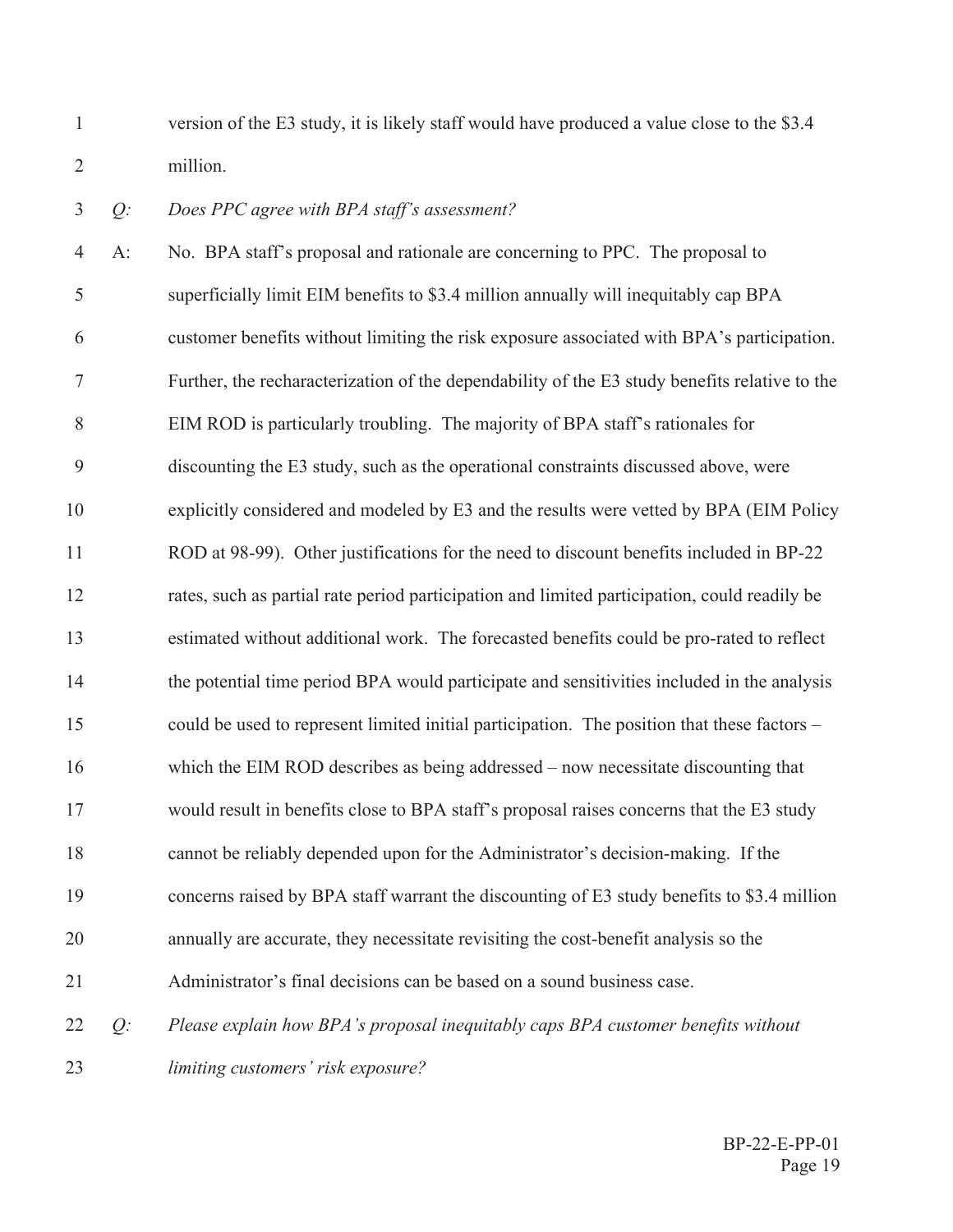| 1              | $A$ : | The E3 study estimates that potential EIM dispatch benefits may be as high as \$47.1        |
|----------------|-------|---------------------------------------------------------------------------------------------|
| $\overline{2}$ |       | million annually. Limiting benefits included in rates to the estimated BP-22 rate period    |
| $\mathfrak{Z}$ |       | costs ensures customers will see no net rate benefits of potential EIM participation        |
| $\overline{4}$ |       | without limiting potential risk exposure of financial losses associated with EIM            |
| 5              |       | participation. BPA should include benefits of EIM participation in rates based on the       |
| 6              |       | best available information.                                                                 |
| $\tau$         | $Q$ : | Please explain how the E3 study already developed scenarios that can be used for a          |
| 8              |       | shallow entry.                                                                              |
| 9              | A:    | E3 performed a sensitivity analysis in which it "further reduce[d] BPA's Big 10 Hydro       |
| 10             |       | Participation in EIM to the minimum flexibility needed to pass the Flexible Resource        |
| 11             |       | Sufficiency Test (FRST)." E3 explained in the benefits study that this limit was            |
| 12             |       | determined to be the most representative assumption for minimum flexibility. EIM            |
| 13             |       | Policy ROD, Attachment B at 8.                                                              |
| 14             | $Q$ : | What is the significance of limiting participation to the amount required to pass the       |
| 15             |       | flexible ramping sufficiency test?                                                          |
| 16             | $A$ : | The FRST is one component of the EIM resource sufficiency evaluation, the set of tests      |
| 17             |       | designed to prevent EIM entities from leaning on the flexibility and capacity of other      |
| 18             |       | EIM entities. The evaluation is designed to ensure each EIM entity can balance its own      |
| 19             |       | supply and load prior to fully participating in the EIM. Failing the flexible ramping       |
| 20             |       | sufficiency test results in an EIM entity's net EIM transfer limits being frozen, which can |
| 21             |       | significantly limit the benefits of EIM participation. For example, the E3 analysis found   |
| 22             |       | that BPA historic spinning capability resulted in BPA failing the flexible resource         |
| 23             |       | sufficiency test in about 15 percent of intervals. In those intervals where BPA failed the  |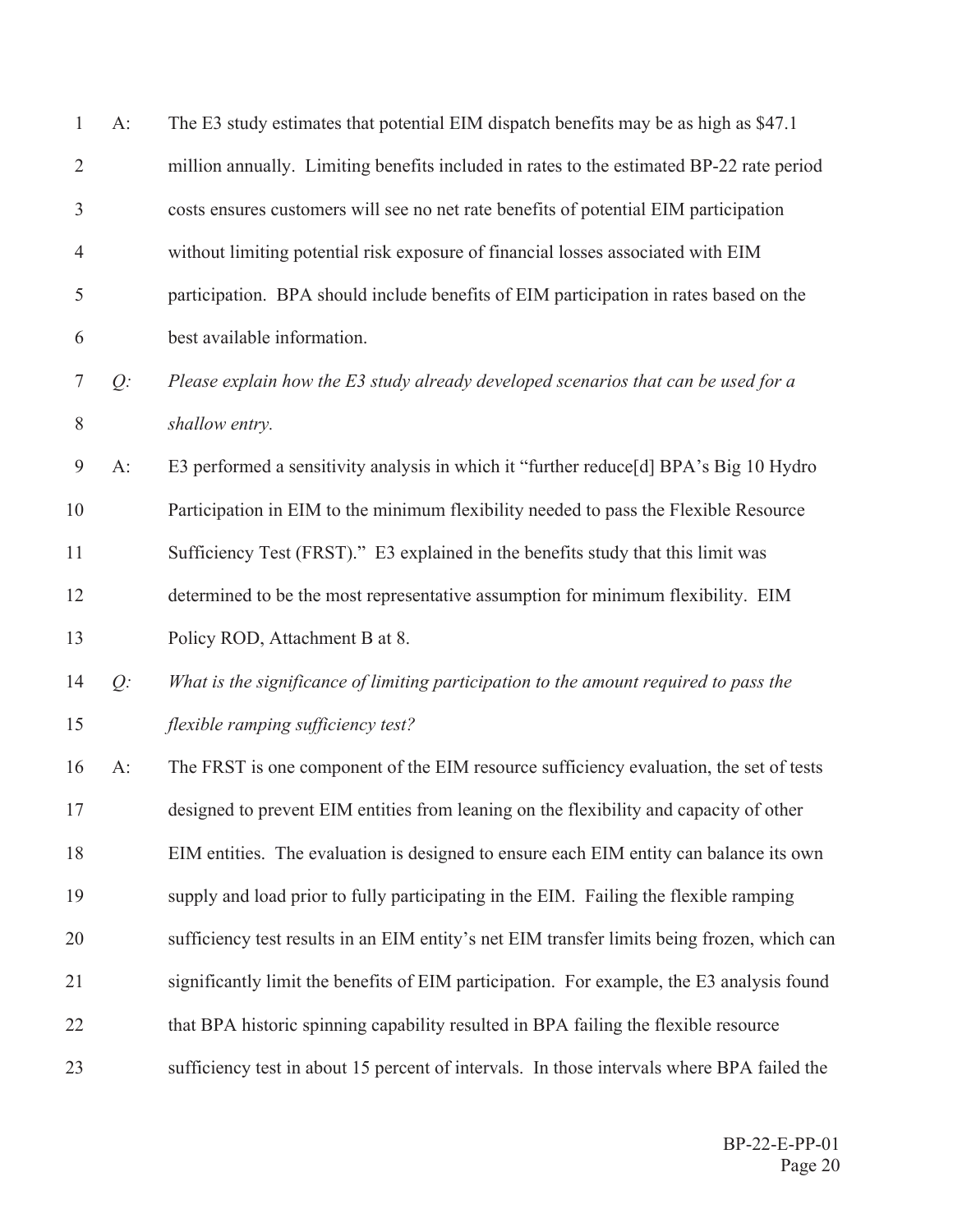| $\mathbf{1}$   |       | FRST, no EIM benefits were assumed. EIM Policy ROD, Attachment B at 3, n. 2. The             |
|----------------|-------|----------------------------------------------------------------------------------------------|
| $\overline{2}$ |       | significance of limiting Big 10 participation to the amount capacity needed to pass the      |
| $\mathfrak{Z}$ |       | flexible ramping sufficiency test is that it is the most limited amount of participation BPA |
| $\overline{4}$ |       | could experience without freezing EIM transfers and is therefore a reasonable proxy for      |
| 5              |       | shallow entry to the EIM.                                                                    |
| 6              | $Q$ : | Please explain the operational constraints included in the E3 Benefit Analysis.              |
| 7              | $A$ : | The EIM Policy ROD describes that BPA provided a list of parameters that had to be           |
| $8\,$          |       | maintained when E3 performed its analysis. These assumptions, described as                   |
| 9              |       | conservative by E3, included 24-hour energy neutrality requirement, system feasible          |
| $10\,$         |       | min/max limits, EIM-dispatchable capacity limited to available INC/DEC spin capacity         |
| 11             |       | at Big 10 projects, and a 75 percent success rate applied to calculated EIM benefits to      |
| 12             |       | offset perfect foresight in the PLEXOS modeling. E3 explains the 75 percent success          |
| 13             |       | rate can "encompass situations such as if BPA's bids do not clear the EIM in all intervals,  |
| 14             |       | limited market depth at a given price, or if there are unforeseen hydro constraints that     |
| 15             |       | were not captured in the historical spinning capability." EIM Policy ROD, Attachment B       |
| 16             |       | at 8. In addition to providing a set of modeling constraints, the EIM Policy ROD             |
| 17             |       | describes BPA's work to verify the dispatch results of E3's analysis. BPA verified model     |
| 18             |       | compliance with all constraints, ensured reasonableness of simulated dispatch, verified      |
| 19             |       | simulated net sales positions are within available transmission expectations and             |

- 20 performed other evaluations to ensure reasonableness. EIM Policy ROD at 98;
- 21 Attachment B at 8. In fact, BPA concluded that the constraints enforced to limit EIM
- 22 economic dispatches in the modeling indicate that the \$29 million to \$34 million of EIM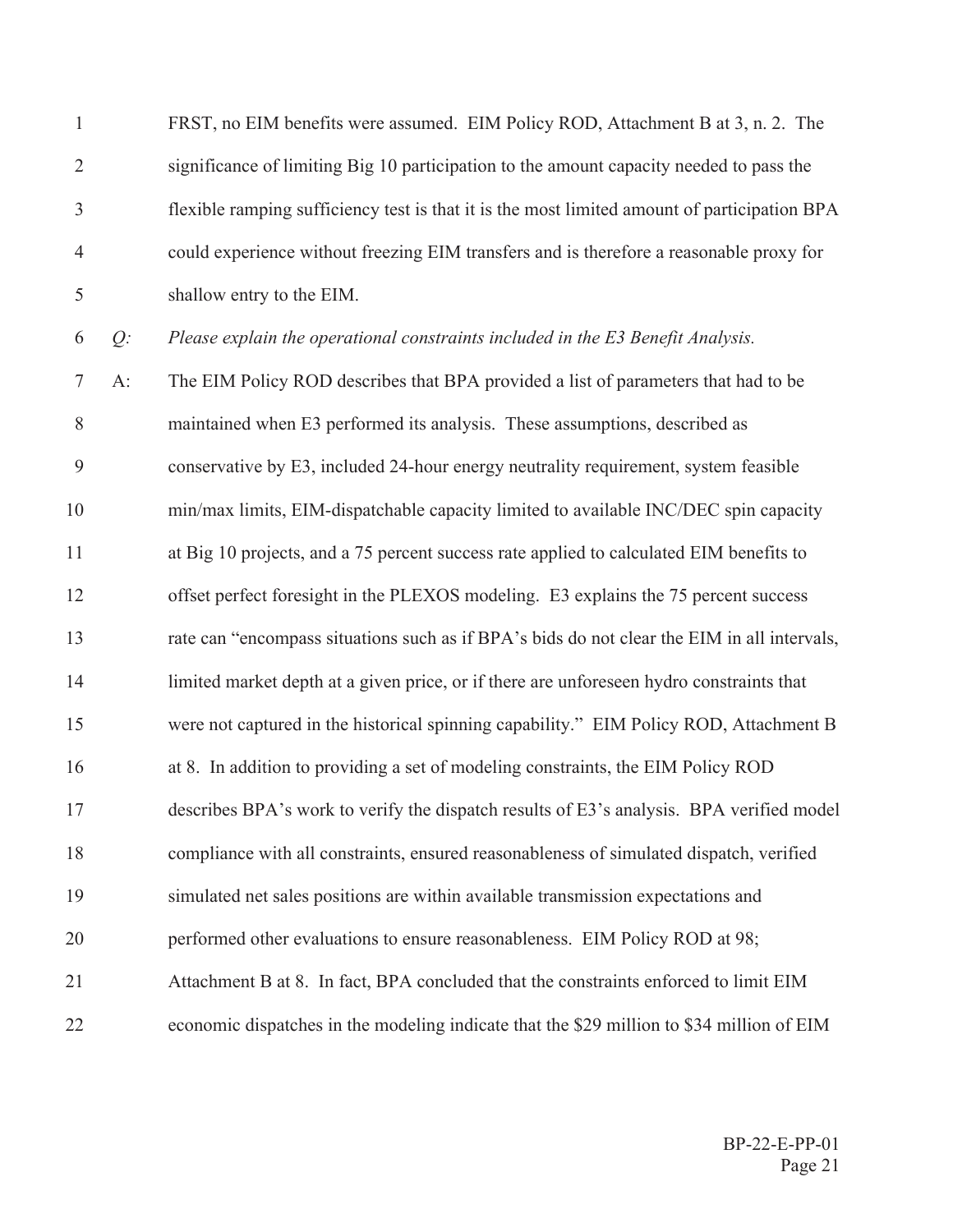1 benefits "is likely a conservative estimate" of the projected benefits. EIM Policy ROD at 2 110.

 *Q: Please explain PPC's concern with BPA staff's assessment that if BPA staff had developed a risk-adjusted version of the E3 study, it would have likely resulted in a benefit close to the \$3.4 million.* 

 $\delta$  A: As explained above, BPA provided E3 with a set of modeling constraints to ensure the The simulated dispatch were feasible and then verified the results. The two operational 8 factors that BPA staff now highlights as necessitating discounting were explicitly 9 described in the EIM Policy ROD as factors the E3 analysis took into consideration in 10 developing its "conservative" benefits estimates. First, the EIM ROD states that BPA 11 staff verified that simulated EIM net sales positions were within available transmission 12 expectations. EIM Policy ROD at 98 -99. Second, the E3 analysis did not include any 13 benefits in intervals where BPA did not pass the resource sufficiency test, approximately 14 15 percent of intervals. The E3 benefits study described this as conservative because 15 should BPA join the EIM, "the Big 10 Hydro would be scheduled differently to ensure 16 that the FRST was passed the vast majority of the time." EIM Policy ROD, Attachment 17 B at 3, n. 2. In response to PPC data requests, BPA staff now attempt to qualify the 18 statement in the official ROD as not considering other factors that may constrain BPA's 19 participation, such as transmission or water and system conditions. Similarly, BPA staff 20 now argues that even though simulated EIM net sales positions did indeed pass a 21 transmission reasonableness check, it does not guarantee sufficient transmission 22 donations to EIM in all future cases. See Response to PP-BPA-30-55 and PP-BPA-30-23  $56$ , attached to this testimony as Exhibit 3.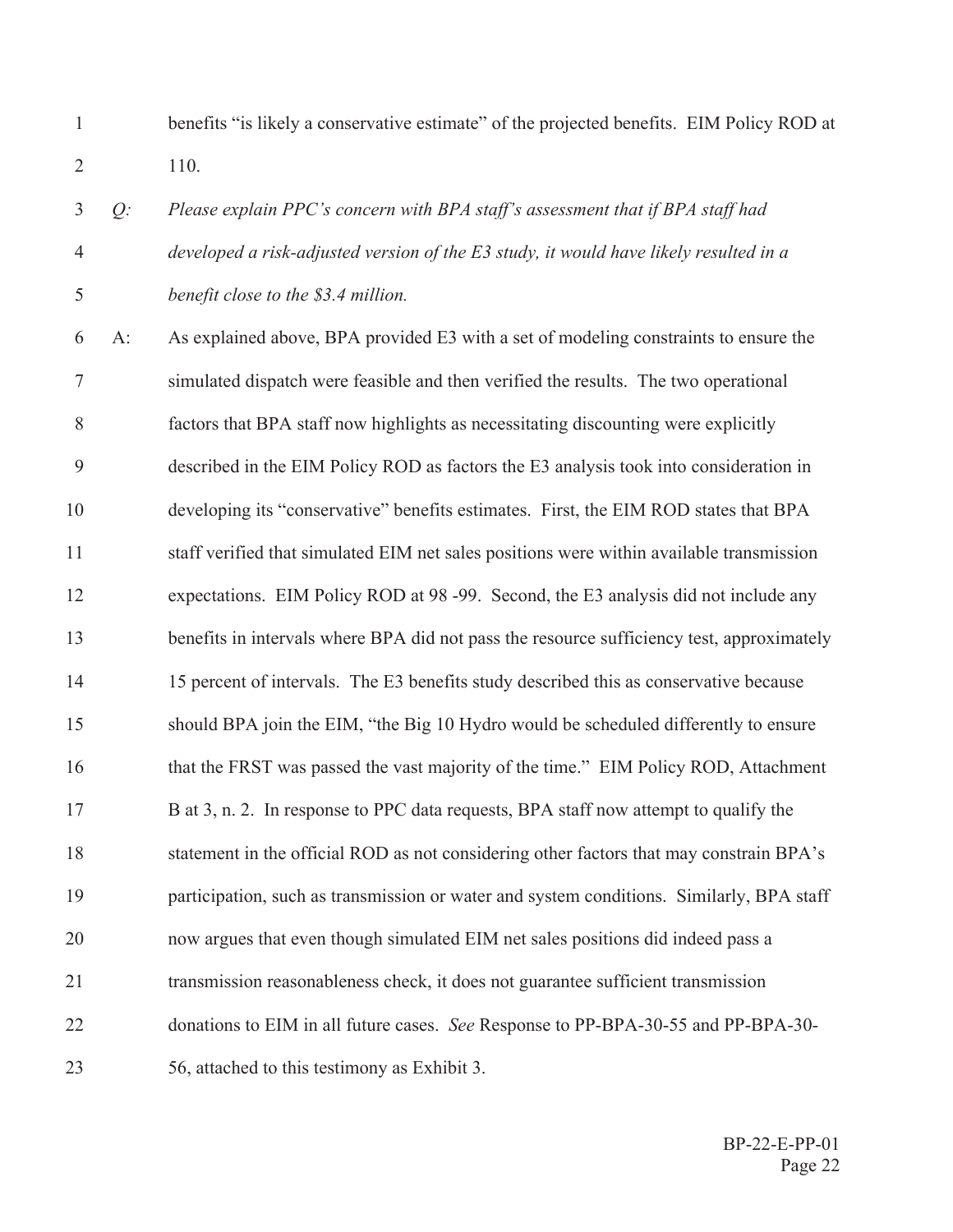| $\mathbf{1}$   |       | PPC believes these are significant after-the-fact changes in the characterization of           |
|----------------|-------|------------------------------------------------------------------------------------------------|
| $\overline{2}$ |       | the E3 analysis relative to the EIM ROD. For example, assuming the FRST scenario is a          |
| 3              |       | reasonable proxy for a shallow entry to the EIM and discounting for partial year               |
| $\overline{4}$ |       | participation the EIM, would expect to produce \$18.3 million per year, over five times        |
| 5              |       | the benefits proposed by BPA staff. Staff's assessment that further discounting for            |
| 6              |       | factors such as transmission access and the EIM capacity tests - which, again, were            |
| $\tau$         |       | explicitly considered in the E3 analysis – result in benefits of \$3.4 million raises concerns |
| 8              |       | that the E3 cost-benefit analysis is outdated and needs to be revisited in order to serve as   |
| 9              |       | an accurate proxy for rate case purposes and Phase V decision-making.                          |
| 10             | $Q$ : | What is PPC's proposal?                                                                        |
| 11             | $A$ : | PPC believes a risk-adjusted EIM benefit based on the E3 analysis used to support the          |
| 12             |       | business case is the most appropriate. PPC proposes that BPA include minimum EIM               |
| 13             |       | benefits of \$11.7 million per year. This results in an assumed net benefit of                 |
| 14             |       | approximately \$8.3 million after considering expected costs. This represents the most         |
| 15             |       | conservative year of the FRST scenario pro-rated for partial rate-period participation.        |
| 16             |       | The additional conservatism from limiting the benefits to the year and scenario with the       |
| 17             |       | lowest gross EIM dispatch benefits will help account for uncertainty of BPA's potential        |
| 18             |       | participation.                                                                                 |
| 19             | $Q$ : | Should BPA decide to not join the EIM, or if realized benefits fall below the \$11.7 million   |
| 20             |       | per year, will the Power business line be materially harmed?                                   |
| 21             | $A$ : | Power Services' risk profile is such that a shortfall of assumed revenues of this              |
| 22             |       | magnitude will have no appreciable effect. The two-year TPP for Power Services is              |
| 23             |       | above 99.9 percent, with no modeled deferrals out of 3,200 simulation iterations. The          |
|                |       |                                                                                                |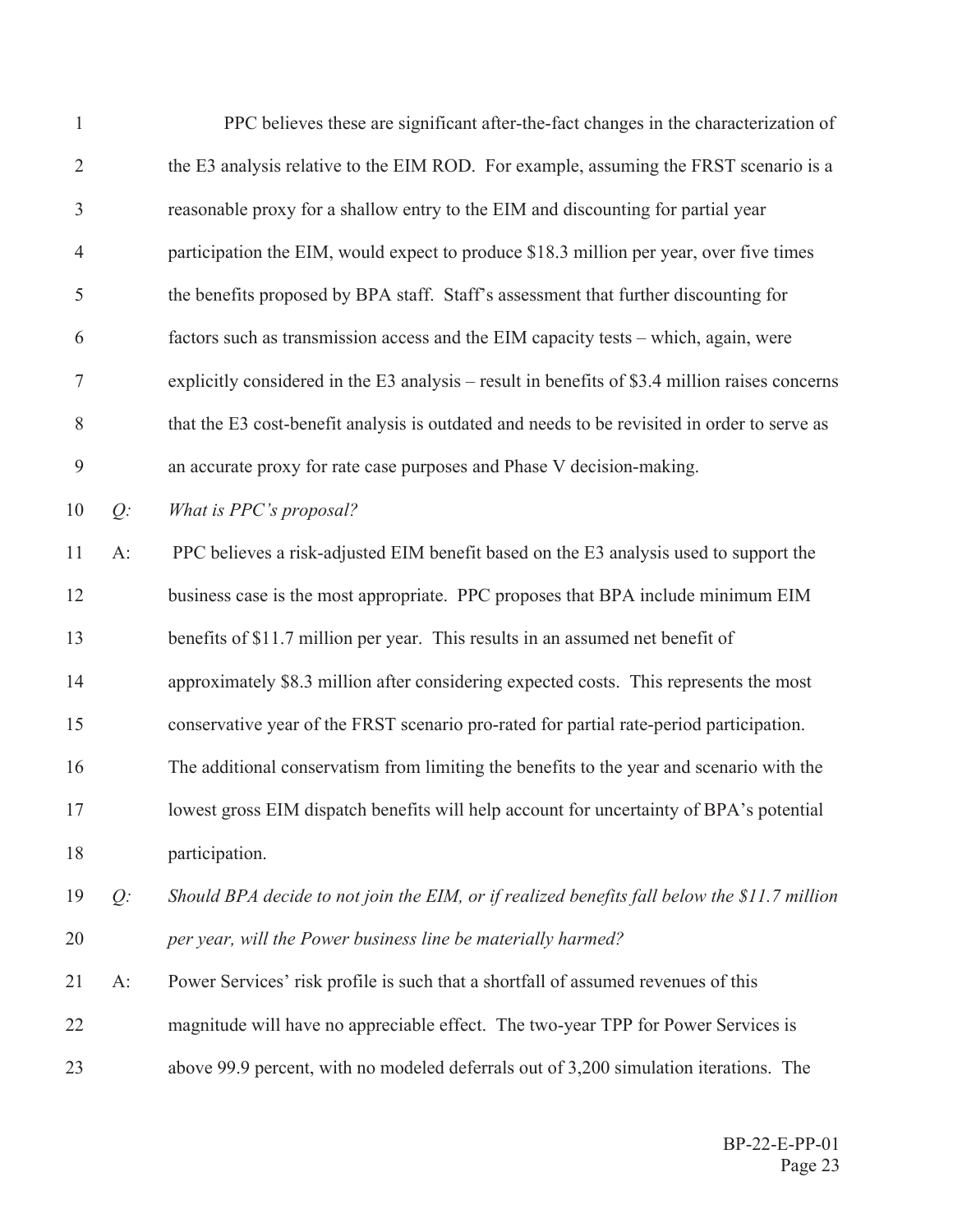$\mathbf{1}$ expected value of financial reserves available for risk at the end of the rate period is \$390  $\overline{2}$ million, meaning that even if zero net benefit was actually achieved relative to our 3 proposal, BPA would be expected to be above the 60 days cash on hand FRP threshold.  $\overline{4}$ Not only does our proposal represent the most conservative outcome based on the best 5 available information, even if it completely failed to materialize there would not be a 6 substantial adverse impact.

 $\tau$ Finally, we note that if BPA does not choose to go forward with EIM 8 participation, that does not mean that there will not be other opportunities to achieve 9 some or all of the revenues that we are proposing to include. The primary value from 10 EIM participation comes from monetizing capabilities of the FCRPS that are not 11 currently considered in the calculation of net secondary revenues. This includes 12 characteristics such as within hour flexibility and flexible ramping. Even if BPA does 13 not participate in the EIM, that does not mean that there will be no chance to monetize  $14$ those or other capabilities. Indeed, one obvious reason for not going forward with EIM 15 participation would be the availability of more attractive opportunities.

16  $O$ : Does PPC have any other recommendations?

17  $A$ : Yes. BPA staff describes that if BPA does join the EIM during the BP-22 rate period, 18 staff expects some of the revenue uncertainty described to go away and staff will have 19 greater certainty for future costs and benefits. PPC agrees that actual participation data 20 will be useful in future proceedings and believes BPA should commit to making data 21 related to EIM participation costs and benefits publicly available if BPA joins the EIM. 22 This would ensure customers have transparency around costs and benefits of BPA